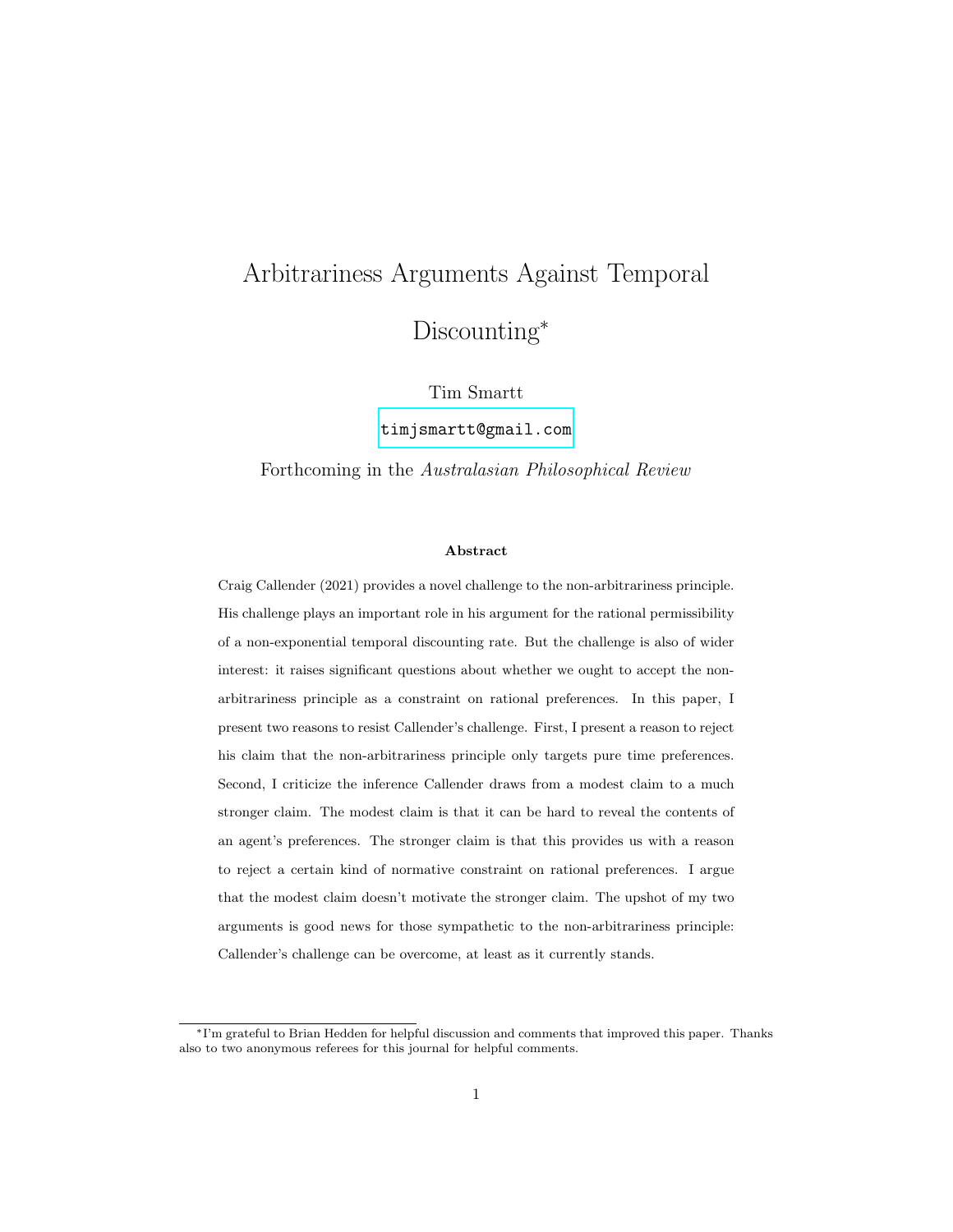#### 1 Arbitrariness and rational preferences

According to 'the non-arbitrariness principle' one shouldn't allow arbitrary features of a good to influence one's preferences about that good. One kind of feature that's often taken to be arbitrary is the temporal position of the good. For example, other things being equal, non-arbitrariness holds that one shouldn't have different preferences about the prospect of getting a free donut today or next week. To do so would introduce an arbitrary feature into one's preferences, making them irrational. Understood as a constraint on rational preferences, non-arbitrariness has been popular among philosophers who have written on the topic of time and rationality. For example, it's been endorsed by Adam Smith (1976), Henry Sidgwick (1884), John Rawls (1971) and Derek Parfit ([1](#page-1-0)984). Craig Callender (2021) rejects non-arbitrariness.<sup>1</sup> In this paper, I argue that his rejection is under-motivated. I outline two separate reasons to be dissatisfied with Callender's challenge to non-arbitrariness.

Callender's challenge targets a distinction that can be drawn between 'pure' and 'impure' time preferences. 'Impure' time preferences are preferences about when one acquires a good, but the temporal position of the good brings with it a host of legitimate considerations. For instance, distant goods might be more uncertain than proximate goods, or they might require waiting which might cause some short-term psychological distress, or their value might depend on being acquired after one acquires some other good. 'Pure' time preferences are preferences about when one acquires a good as such. A pure time preference is a brute preference about when one gets the donut (for instance), independent of any other considerations that might be associated with the temporal position of the donut. When applied to time preferences, the non-arbitrariness principle seems to rely on a distinction between pure and impure time preferences since it is usually claimed that only pure time preferences are improperly sensitive to an arbitrary feature

of a case.[2](#page-1-1)

<span id="page-1-0"></span><sup>1</sup>For other challenges to non-arbitrariness as a rational constraint on time preferences, see Lowry and Peterson (2011) and Hare (2013), §4.

<span id="page-1-1"></span><sup>2</sup>How should we classify time preferences which involve both a pure and an impure component? For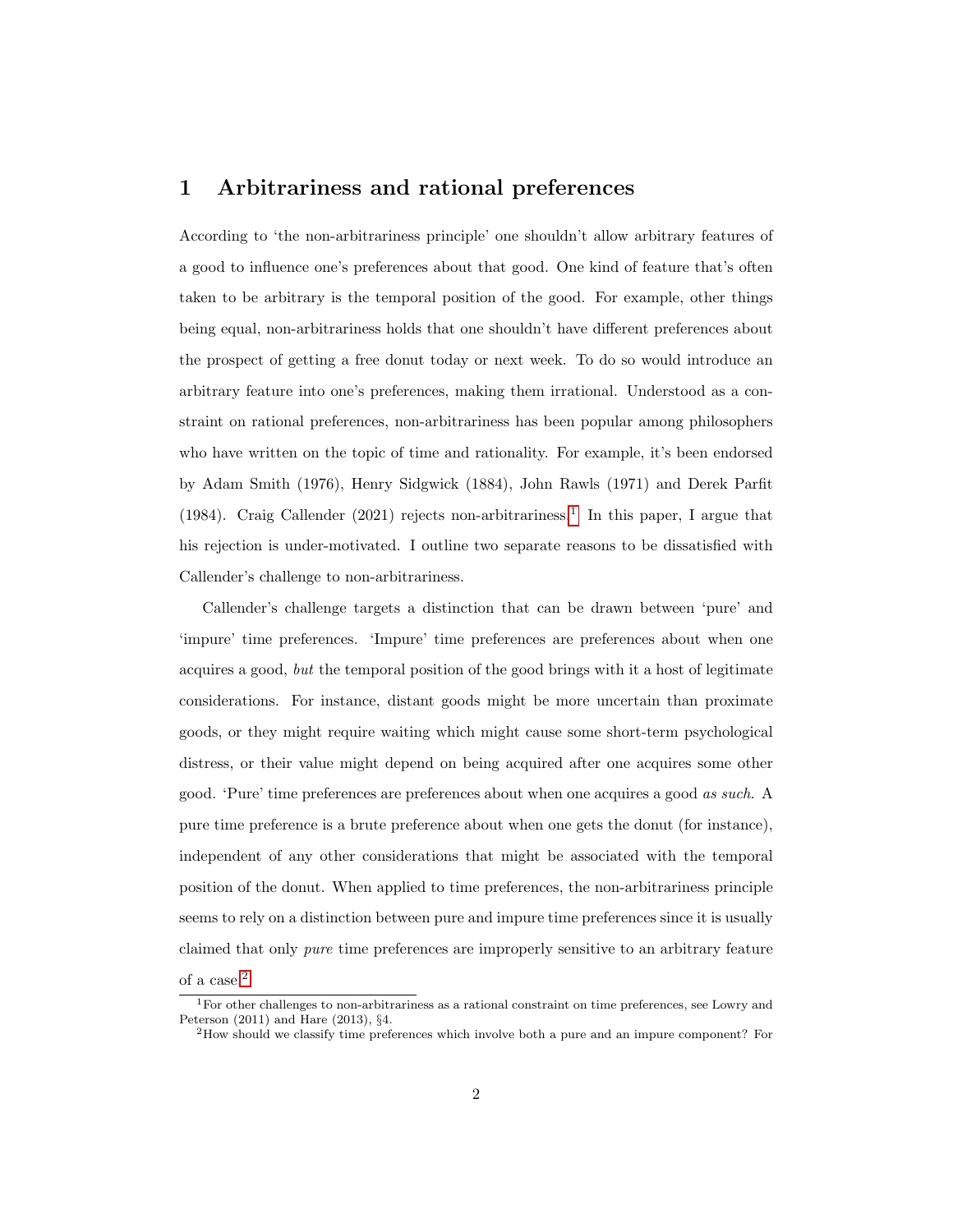Callender's challenge to non-arbitrariness consists in arguing that the distinction between pure and impure time preferences is implausible (Callender 2021: 21–24). This is not because the distinction is theoretically confused, but rather because it's hard to see how we could determine whether an actual agent's time preference is pure or impure. Callender concedes that it's no doubt possible to describe an agent with pure time preferences, but doing so would involve serious idealisations that 'take us to possible worlds that are so remote as to have little relevance' (Callender 2021: 23) and which model an agent with 'preferences that we may not view as our own.' (Callender 2021: 22) If we restrict our interest to an actual agent's preferences about when things happen, Callender claims that we won't find any pure time preferences – all their time preferences will be impure. It's not entirely clear whether Callender believes that pure time preferences in worlds like ours are nomologically impossible, or that it's just implausible that an agent's pure time preferences could ever be revealed in practice. But in either case, the result for non-arbitrariness is the same: since non-arbitrariness only targets pure time preferences, and since one cannot apply this distinction to actual agents' time preferences, Callender concludes that we have grounds to reject non-arbitrariness as a constraint on rational preferences.

Callender's rejection of non-arbitrariness plays an important role in his argument for the rational permissibility of a non-exponential temporal discounting rate. But his challenge is also of wider interest: it raises significant questions about whether we ought to accept non-arbitrariness as a constraint on rational preferences.

In this paper, I present two reasons to resist Callender's challenge. First, I present a reason to reject his claim that 'non-arbitrariness holds only when considering so-called

example, suppose an agent prefers getting a free donut today to next week partly due to some legitimate considerations associated with temporal position (the donut next week is a little less certain) but also partly due to temporal position itself (they just prefer that good things happen sooner rather than later). Is this a pure or impure time preference? I take it cases like this raise a choice-point in how one develops the pure/impure distinction, and I won't insist on any classification here. But it's worth emphasising that it's clear how Callender understands the distinction. According to Callender, mixed preferences like this are impure. As he puts it, 'Pure time preferences are preferences for a particular temporal position independent of any non-temporal factor.' (Callender 2021: 22, emphasis his) On his understanding of the distinction, pure time preferences involve only caring about when things happen as such. Thanks to an anonymous reviewer for helpful comments on this point.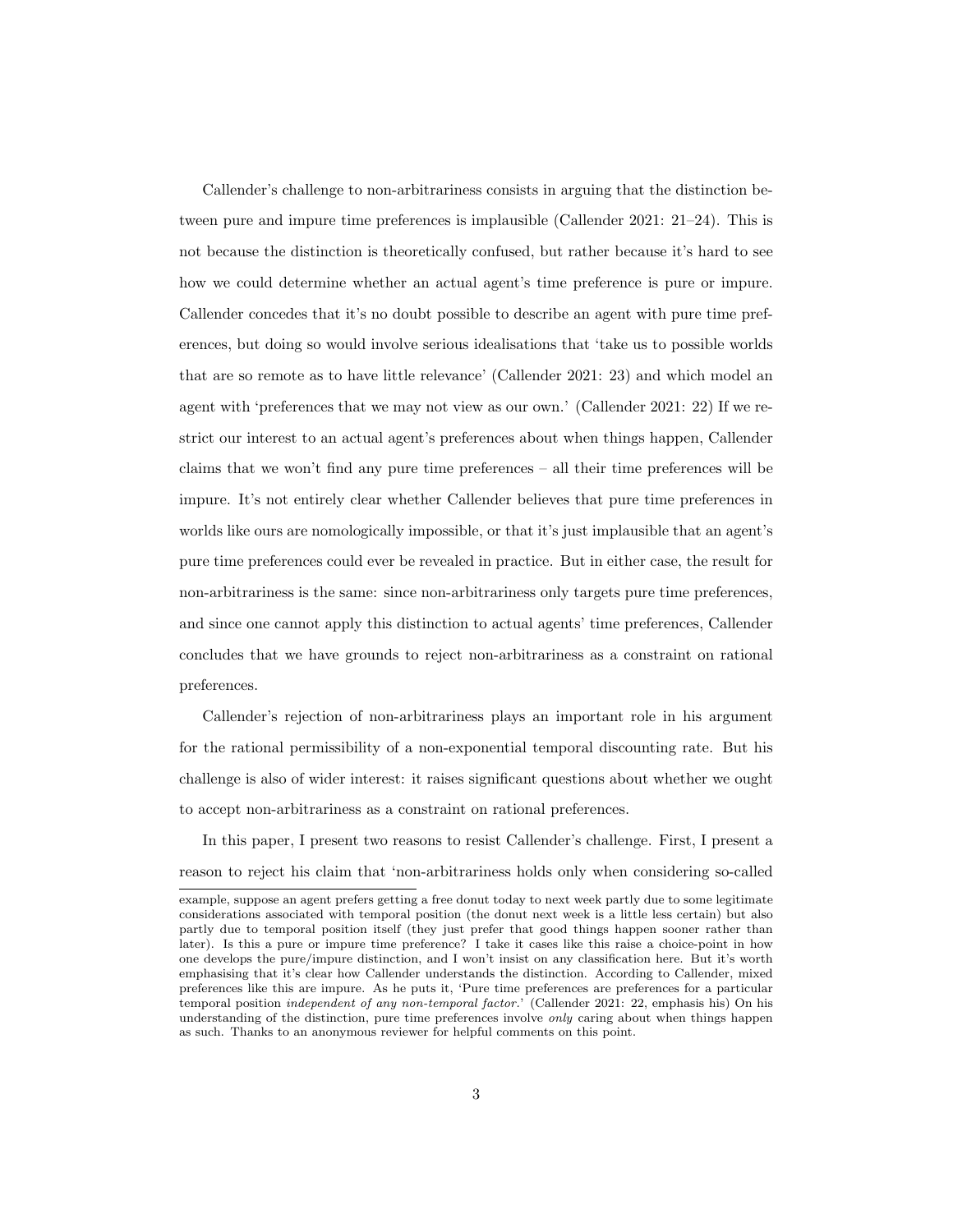pure time preferences.' (Callender 2021: 22, emphasis his) Second, I criticize the inference Callender draws from a modest claim to a much stronger claim. The modest claim is that it can be hard to reveal the contents of an agent's preferences. The stronger claim is that this provides us with a reason to reject a certain kind of normative constraint on rational preferences. I argue that the modest claim doesn't motivate the stronger claim.

### 2 Impure time preferences can be arbitrary

The first reason to resist Callender's challenge is because it rests on a false assumption. Callender claims that motivating non-arbitrariness requires drawing a distinction between pure and impure time preferences. However, I think that it needn't. One can motivate non-arbitrariness without relying on a distinction like this to isolate the problematic sorts of time preferences. Whilst it's true that non-arbitrariness has sometimes been presented this way – for instance, Rawls' influential discussion explicitly targets 'pure time preferences'<sup>[3](#page-3-0)</sup> – it's not a necessary feature of the view.

An example of motivating non-arbitrariness without this feature can be found in Meghan Sullivan's (2018) recent work on time biases. Sullivan doesn't make use of the terms 'pure time preferences' or 'impure time preferences.' But on her account, both pure and impure time preferences can run afoul of non-arbitrariness. I'll briefly summarise how she defines non-arbitrariness and then I'll show – although she doesn't make this explicit herself – how on her account impure time preferences can also violate non-arbitrariness.

Sullivan presents the non-arbitrariness principle as follows:

<span id="page-3-0"></span><sup>&</sup>lt;sup>3</sup>Rawls writes: 'In the case of an individual the avoidance of *pure time preference* is a feature of the rational. As Sidgwick maintains, rationality implies an impartial concern for all parts of our life. The mere difference of location in time, of something's being earlier or later, is not in itself a rational ground for having more or less regard for it. Of course, a present or near future advantage may be counted more heavily on account of its greater certainty or probability, and we should take into consideration how our situation and capacity for particular enjoyments will change. But none of these things justifies our preferring a lesser present to a greater future good simply because of its nearer temporal position.' (Rawls 1971: 293–294, emphasis mine). Lowry and Peterson (2011) also discuss non-arbitrariness in these terms (although what I and others call 'non-arbitrariness' they call 'the standard argument').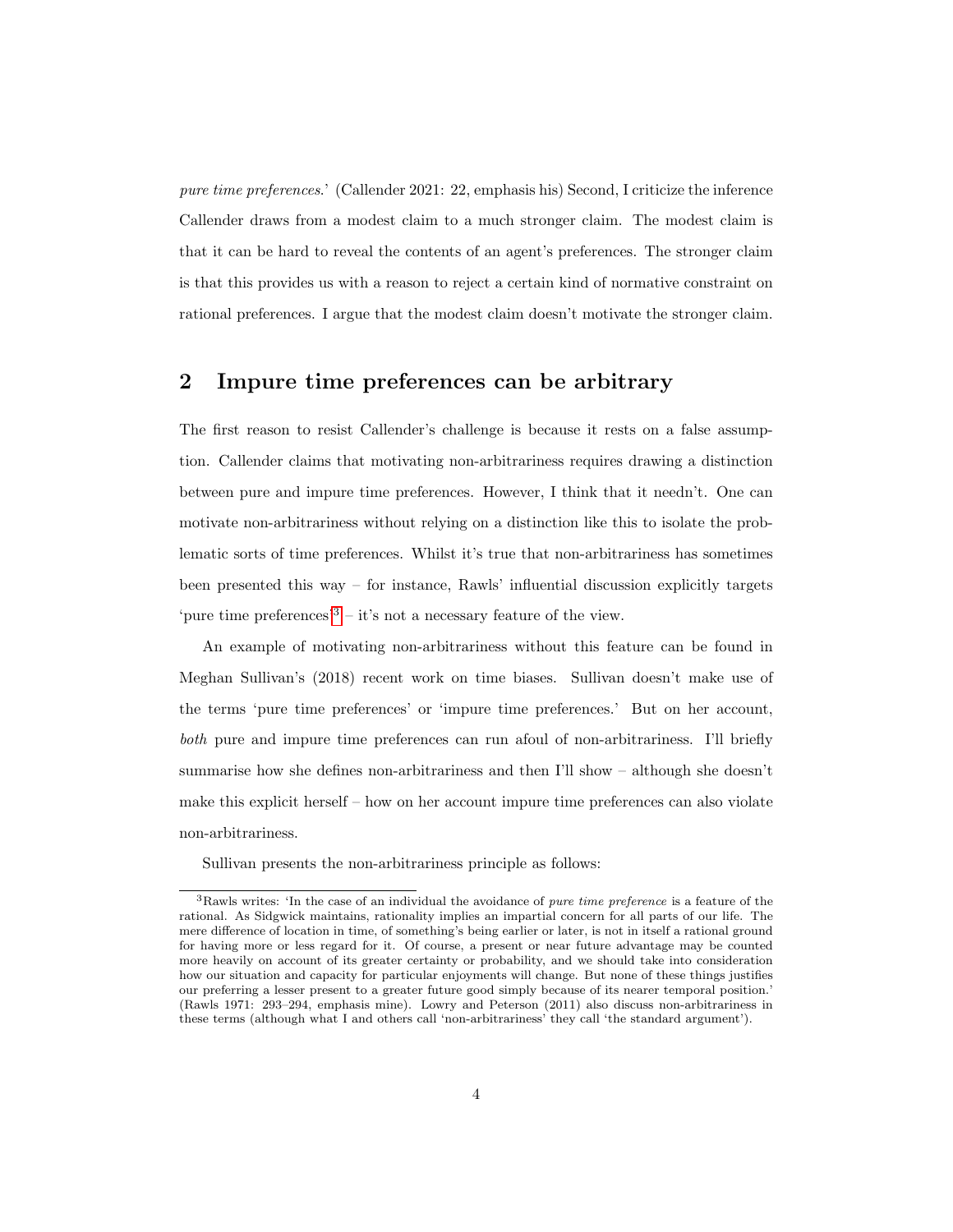Non-Arbitrariness: At any given time, a prudentially rational agent's preferences are insensitive to arbitrary differences (Sullivan 2018: 36).

I want to highlight that Sullivan's notion of 'insensitivity' can target both pure and impure time preferences. She claims there are at least two ways that a time preference might fail to be insensitive to arbitrary differences. First, a preference might be improperly sensitive to some feature of a case that is completely irrelevant. Second, an agent's preference might be improperly sensitive to an arbitrary feature of a case if the agent overestimates the relevance of a particular feature (Sullivan 2018: 37). Pure time preferences, as they are usually described, manifest the first kind of improper sensitivity. What about impure time preferences? It's plausible that some, although not all, impure time preferences manifest the second kind of improper sensitivity. Sullivan doesn't say anything more about the kind of improper sensitivity that overestimates the relevance of a feature, but we can use this idea to separate impure time preferences into two general categories. Call one category calibrated impure time preferences and the other miscalibrated impure time preferences. A calibrated impure time preference is sensitive to some relevant considerations associated with temporal position and those considerations are correctly weighted. This sort of preference doesn't manifest the second kind of sensitivity, so it doesn't violate Non-Arbitrariness. A miscalibrated impure time preference is sensitive to some relevant considerations associated with temporal position but it incorrectly weights those considerations. For example, suppose an agent prefers getting a free donut today to next week due to the unpleasantness associated with waiting for something one wants. If the agent overestimates how unpleasant waiting will be, or how this unpleasantness compares with other salient features of the case, then their preference is a miscalibrated impure time preference. This sort of preference does manifest the second kind of sensitivity, so it does violate Non-Arbitrariness. The upshot is that according to Sullivan's account of non-arbitrariness, both pure and impure time preferences can be problematically arbitrary. So, at the least, Sullivan provides us with an example of a prominent account of non-arbitrariness that is a counterexample to Callender's claim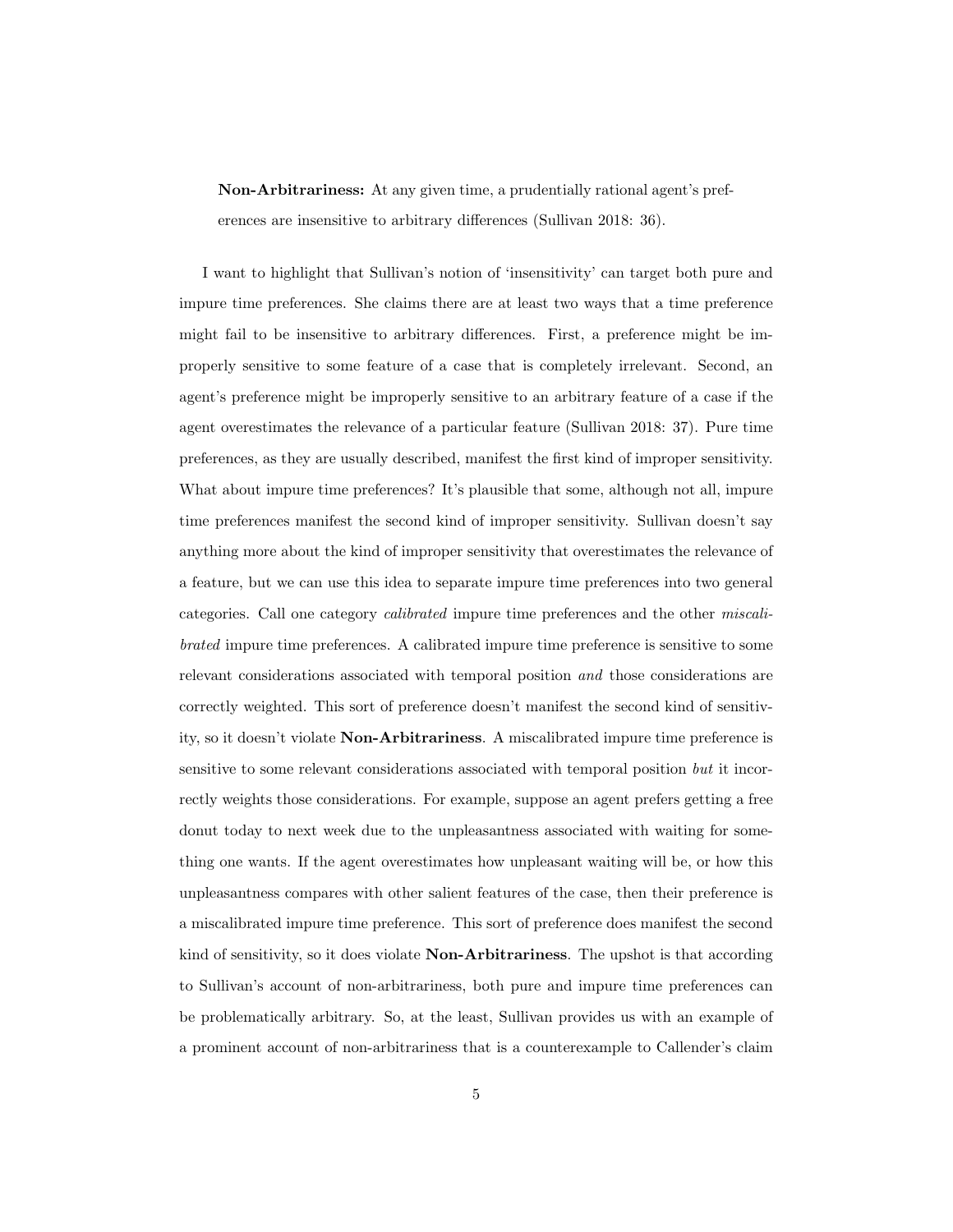that the principle only targets pure time preferences.

One might object that the second kind of improper sensitivity described by Sullivan – that is, the kind that overestimates the relevance of a feature – isn't properly characterised as sensitivity to an arbitrary feature. After all, if a feature is relevant enough that it can be factored into one's rational preferences, isn't it confused to think of that feature as an arbitrary feature of the case? But I think both uses of the term 'arbitrary' are natural. Whether an agent gives positive weight to a feature which is irrelevant and hence deserves no weight, or whether an agent gives more weight to a relevant feature than it deserves, in either case it seems natural to say that the agent's preferences are irrational due to an improper sensitivity to an arbitrary feature.

Another objection is that Sullivan's account of non-arbitrariness provides a counterexample to the letter but not the spirit of Callender's challenge. Callender is worried that a theoretical distinction between different kinds of time preferences can't be applied to actual agents' preferences. In this spirit, one might object that the distinction Sullivan endorses between different kinds of sensitivity — and that I've filled out in terms of calibrated and miscalibrated impure time preferences — likewise can't be applied to actual agents' preferences. In particular, we can ask at least two questions of an agent who seems to overestimate the relevance of a feature. First, what weight *does* the agent give the feature? Second, what weight should the agent give the feature? I take it that both questions can be very difficult to answer. Without answers to these questions, it seems that Callender's challenge still applies even if we accept Sullivan's account of non-arbitrariness. In the next section, I'll outline one way this objection can be met.

# 3 Redescribing preferences

Callender's challenge involves drawing an inference from a modest claim to a much stronger claim. In this section, I'll argue that the modest claim doesn't provide sufficient support for the stronger claim.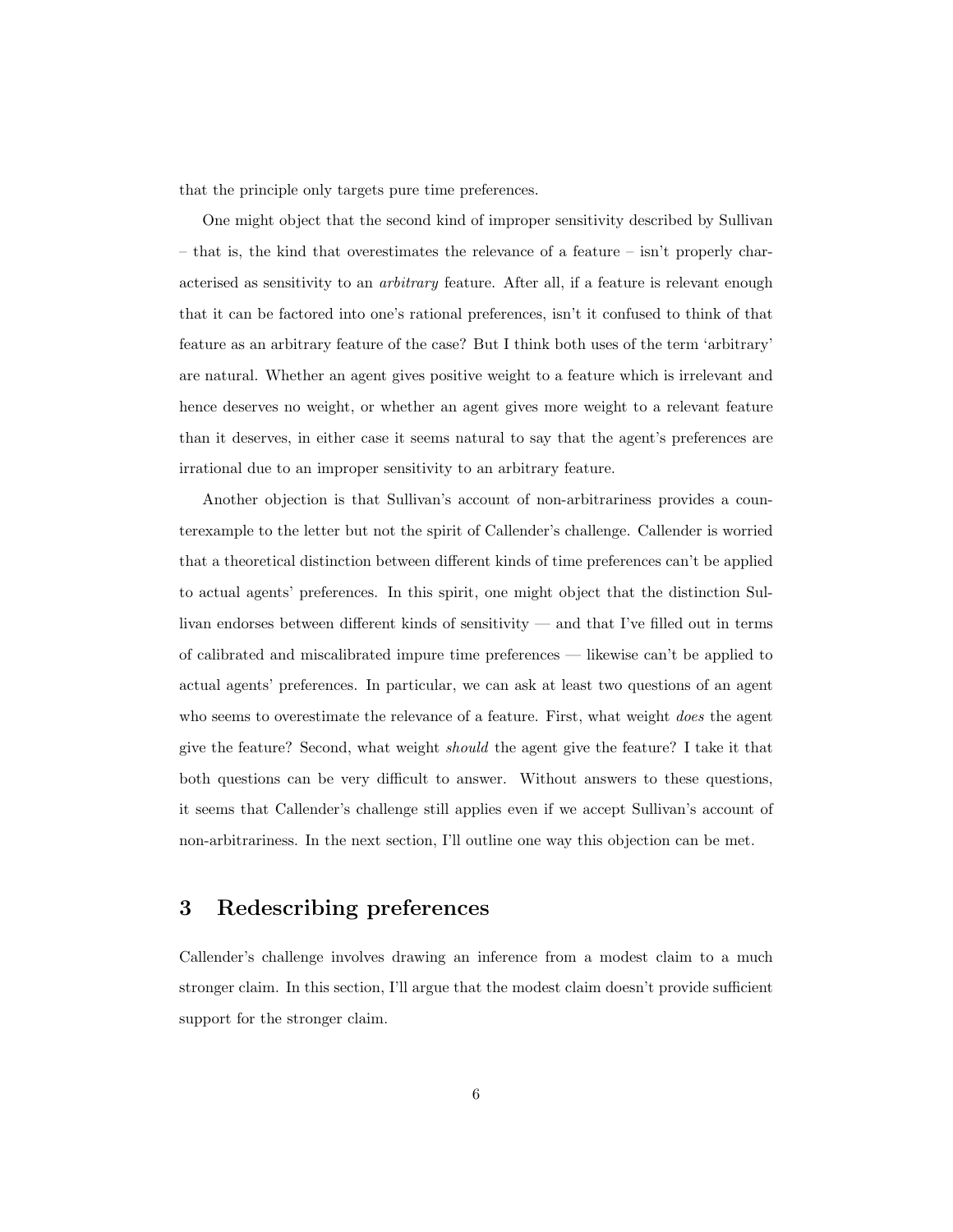The modest claim is that it can be difficult to reveal the contents of an agent's preferences. The stronger claim is that this provides us with a reason to reject a certain kind of normative constraint on rational preferences. As we've just seen, Callender's original modest claim is that it can be difficult to determine whether an agent's time preferences are pure or impure, and at the end of the previous section I suggested that the spirit of this challenge still holds even if one accepts a version of non-arbitrariness that doesn't require drawing a distinction between pure and impure time preferences. In this section, I'll argue that one can accept the modest claim and reject the stronger claim. To support my view, I'll draw an analogy between Callender's challenge and a similar argument from elsewhere in decision theory; namely, John Broome's (1991) discussion of transitivity in Weighing Goods in which Broome accepts an analogous modest claim but rejects an analogous stronger claim.

Let's briefly look at Broome's discussion. Transitivity requires that if you prefer A over B and B over C, then you prefer A over C. Broome considers the following case that seems to present a counterexample to transitivity. Maurice is planning a holiday. When given the choice between visiting Rome to take in all its cultural delights (R) or going mountaineering in the Alps (M), Maurice is disposed to choose visiting Rome. When given the choice between staying at home (H) or visiting Rome, he is disposed to choose staying at home. But when given the choice between staying at home (H) or mountaineering in the Alps  $(M)$ , he is disposed to choose mountaineering. Maurice prefers R over M, and H over R, but he does not prefer, as transitivity rationally requires of him, H over M. However, here's a further piece of relevant information about Maurice: he is morally committed to becoming less cowardly. This provides Maurice with a way of justifying his preference ordering, since staying home when he could have gone mountaineering would be cowardly. To properly capture Maurice's preferences we should divide H into two distinct alternatives: staying home without having turned down a mountaineering trip  $(H_1)$ , and staying home having turned down a mountaineering trip  $(H<sub>2</sub>)$ . Maurice believes  $H<sub>2</sub>$ , but not  $H<sub>1</sub>$  and not R, would be cowardly. On this way of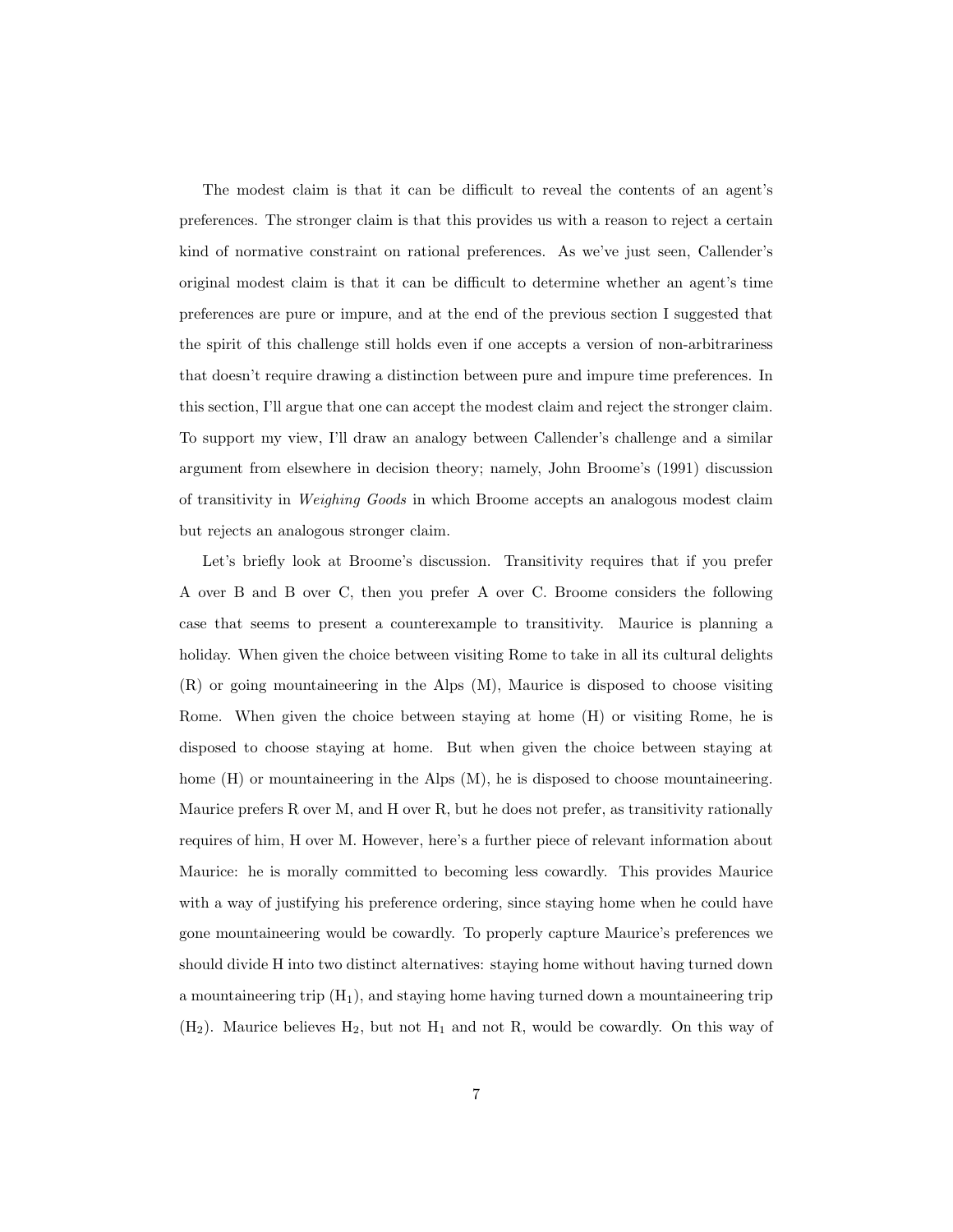individuating outcomes, Maurice's preferences are transitive. He prefers R to M and  $H_1$ to R. Transitivity requires him to prefer  $H_1$  to M. But were he to face a choice between mountaineering or staying at home, that would be a choice between  $H_2$  and M, and transitivity does not require that he prefer  $H_2$  to M (Broome 1991: 100–101).

How does this case challenge transitivity? Broome worries that cases like Maurice's show that it will always be possible to redescribe an agent's preferences more finely until it turns out that they don't violate transitivity after all. If this is allowed, then transitivity loses its normative force as a requirement on rational preferences. One can always avoid having to change one's intransitive preferences simply by redescribing them as preferences over a more fine-grained individuation of outcomes until they come out as transitive. Broome writes, 'If this sort of fine individuation is always allowed, transitivity will truly be an empty condition.' (Broome 1991: 101)

Broome's view, as I've described it so far, provides us with a modest claim analogous to Callender's modest claim. Both Broome and Callender take it that the possibility of redescribing an agent's preferences makes it difficult to reveal the actual contents of an agent's preferences which, in turn, threatens to undermine a norm for rational preferences. In Broome's case, intransitive preferences might be redescribed as transitive preferences over a finer-grained individuation of outcomes such that they no longer violate the transitivity norm. In Callender's case, pure time preferences might be redescribed as impure time preferences such that they no longer violate the non-arbitrariness norm (Callender 2021: 22–23). However, Broome and Callender differ on whether they accept that this kind of challenge ultimately undermines the norm. While Callender takes it that this provides grounds to reject non-arbitrariness, Broome resists drawing the analogous inference, concluding that the challenge doesn't ultimately undermine transitivity.

In the case of the transitivity norm, there are at least two ways one might resist the inference from the modest claim to the stronger claim. One is discussed and endorsed by Broome and one is due to Jamie Dreier's (1996) work on the same problem. Broome's own view is that the possibility of redescribing preferences doesn't undermine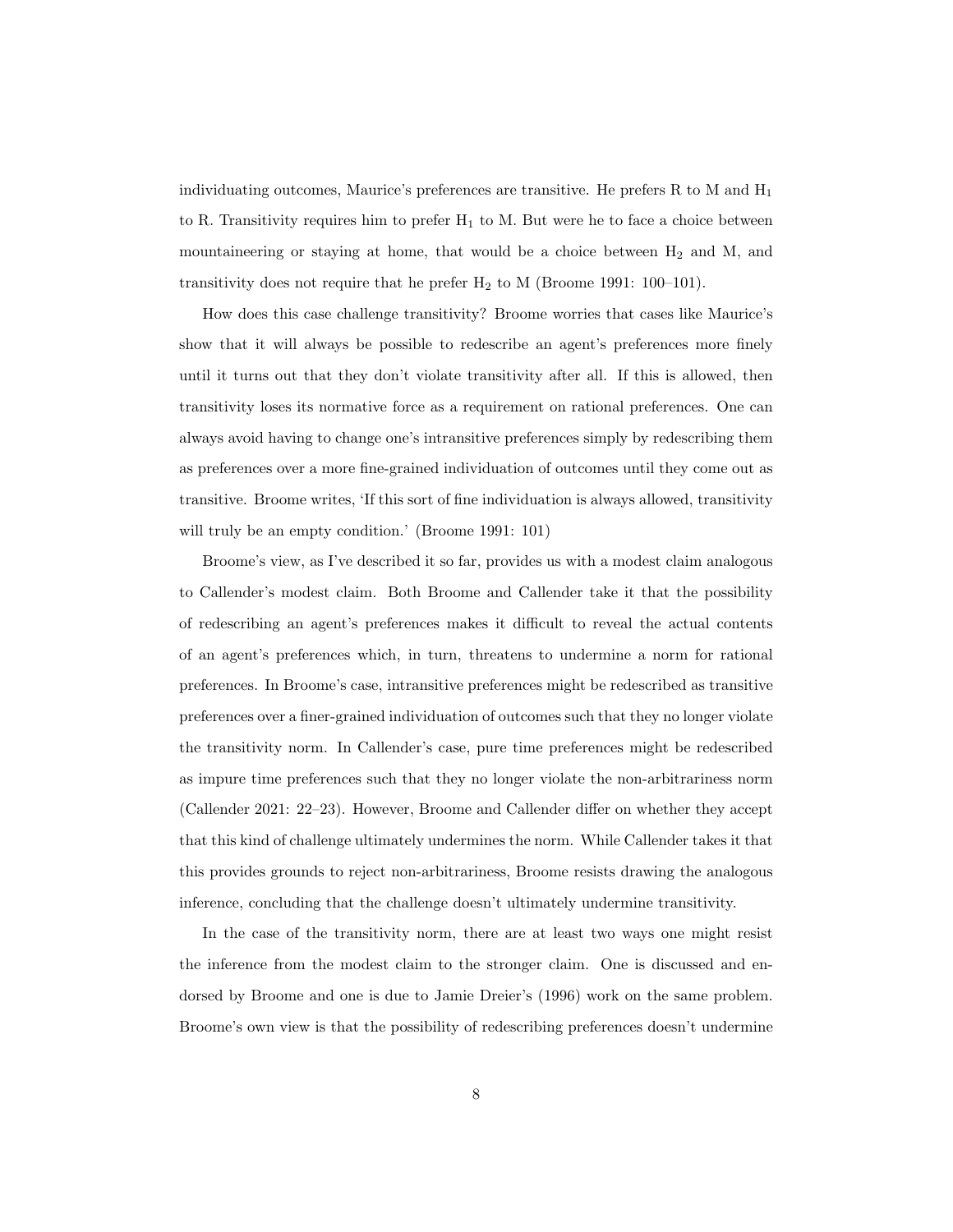transitivity since there are rational constraints on how one's preferences can be ordered over finely individuated outcomes. He defends a norm called the 'rational requirement of indifference' which holds that, at some point, slight differences between outcomes are not sufficient to make it rational to have a difference in preference between them. So in Maurice's case, it's irrational for him to have a preferences between  $H_1$  and  $H_2$ . This additional constraint prevents Maurice from escaping transitivity. Either Maurice has intransitive preferences over R, M, and H, or he has transitive preferences over R, M,  $H_1$ , and  $H_2$ , which includes two outcomes one ought to be indifferent between. In either case, Maurice's preferences are irrational. (Broome 1991: 103–105)

Dreier's view is that the mere possibility of redescribing an agent's preferences doesn't undermine transitivity since the redescription mightn't be true. Although it might be possible to redescribe an agent's intransitive preferences over coarse-grained outcomes as transitive preferences over fine-grained outcomes, Dreier thinks there's ultimately a fact of the matter about what preferences an agent has (Dreier 1996: 260). In those cases where the agent *actually* has the first kind of preferences – that is, intransitive preferences over coarse-grained outcomes – then the possibility of redescription hasn't allowed the agent to escape the norm and their preferences are irrational after all.

Both Broome and Dreier accept a view analogous to Callender's modest claim, but they each provide a reason for thinking that it needn't support a view analogous to Callender's stronger claim. One lesson we can draw from this analogy is that the fact that it can be difficult to reveal the contents of an agent's preferences isn't, in general, a sufficient reason to reject a norm on rational preferences. One more specific lesson is that I think we can resist Callender's challenge to non-arbitrariness in an analogous way to how Dreier resists rejecting transitivity. That is, we can accept Callender's modest claim that it can be difficult to reveal in practice whether an agent has the kinds of time preferences targeted by non-arbitrariness, but assert that there is nevertheless a fact of the matter about the contents of the agent's time preferences. If an agent's preferences are actually the kind that violate non-arbitrariness – that is, if they're actually pure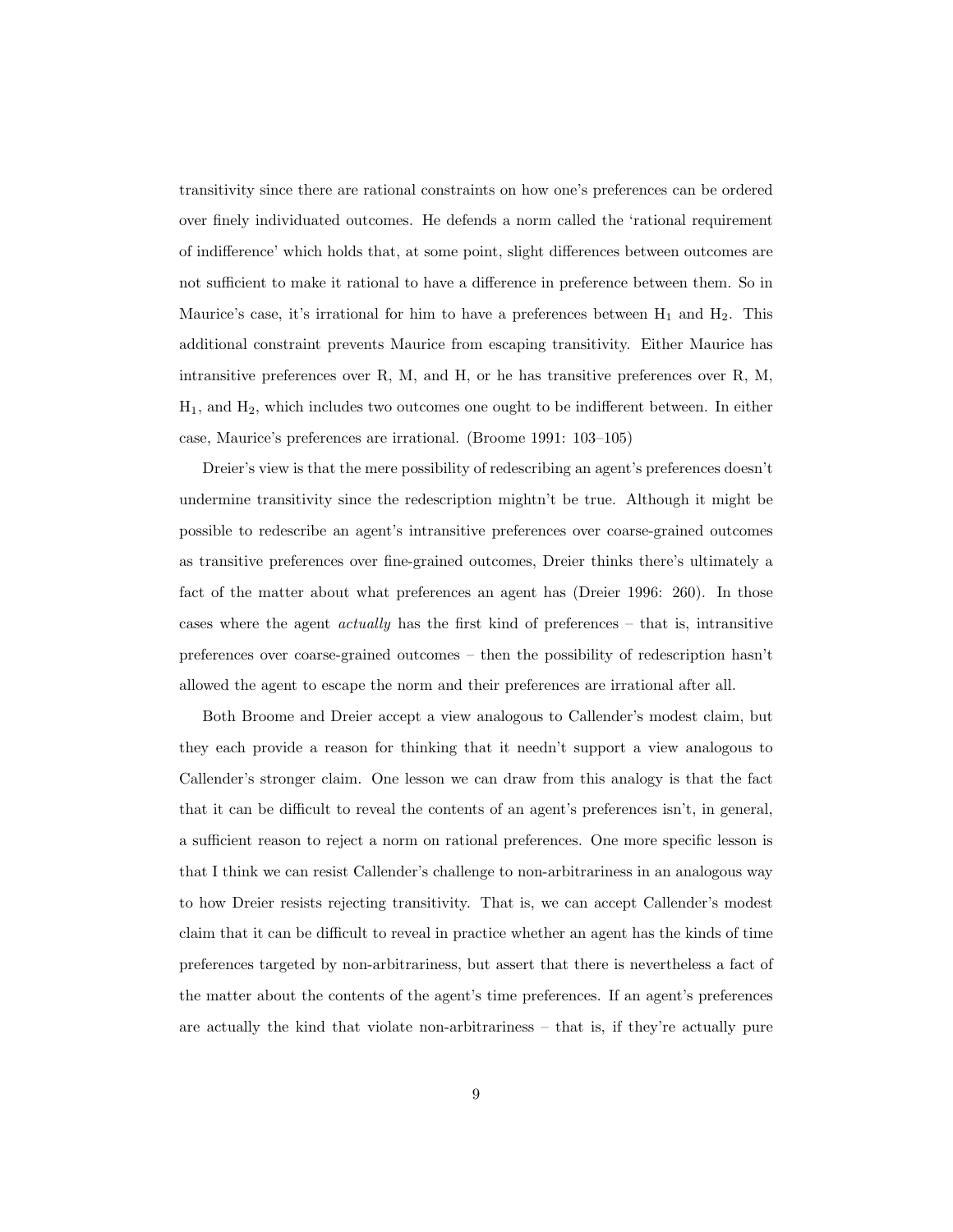time preferences (on Callender's version of non-arbitrariness) or actually sensitive to an arbitrary feature (on Sullivan's version of non-arbitrariness) – then the fact that they can be redescribed doesn't allow the agent to escape the non-arbitrariness principle.

# 4 Conclusion

Callender presents a challenging new objection to the non-arbitrariness principle that ought to be of interest to a wide range of philosophers working on time and rationality. I've argued that there are two ways a friend of non-arbitrariness might resist his challenge. First, by rejecting his claim that non-arbitrariness only targets pure time preferences. Second, by questioning the inference he draws from the fact that it can be difficult to reveal a class of an agent's preferences to the conclusion that we should reject a rational constraint on that class of preferences. Of course, none of this amounts to a positive case for non-arbitrariness. But it does show that Callender's challenge to non-arbitrariness can be overcome, at least as it currently stands.

# References

- [1] Broome, John 1991. Weighing Goods. Cambridge, MA: Wiley-Blackwell.
- [2] Callender, Craig 2021. The Normative Standard for Future Discounting, Australasian Philosophical Review.
- [3] Dreier, James 1996. Rational Preference: Decision Theory as a Theory of Practical Rationality, Theory and Decision 40:249–276.
- [4] Hare, Caspar 2013. Time: The Emotional Asymmetry, in A Companion to the Philosophy of Time, eds., Adrian Bardon and Heather Dyke. Oxford: Wiley-Blackwell, 507–520.
- [5] Lowry, Rosemary and Martin Peterson 2011. Pure Time Preference, Pacific Philosophical Quarterly 92:490–508.